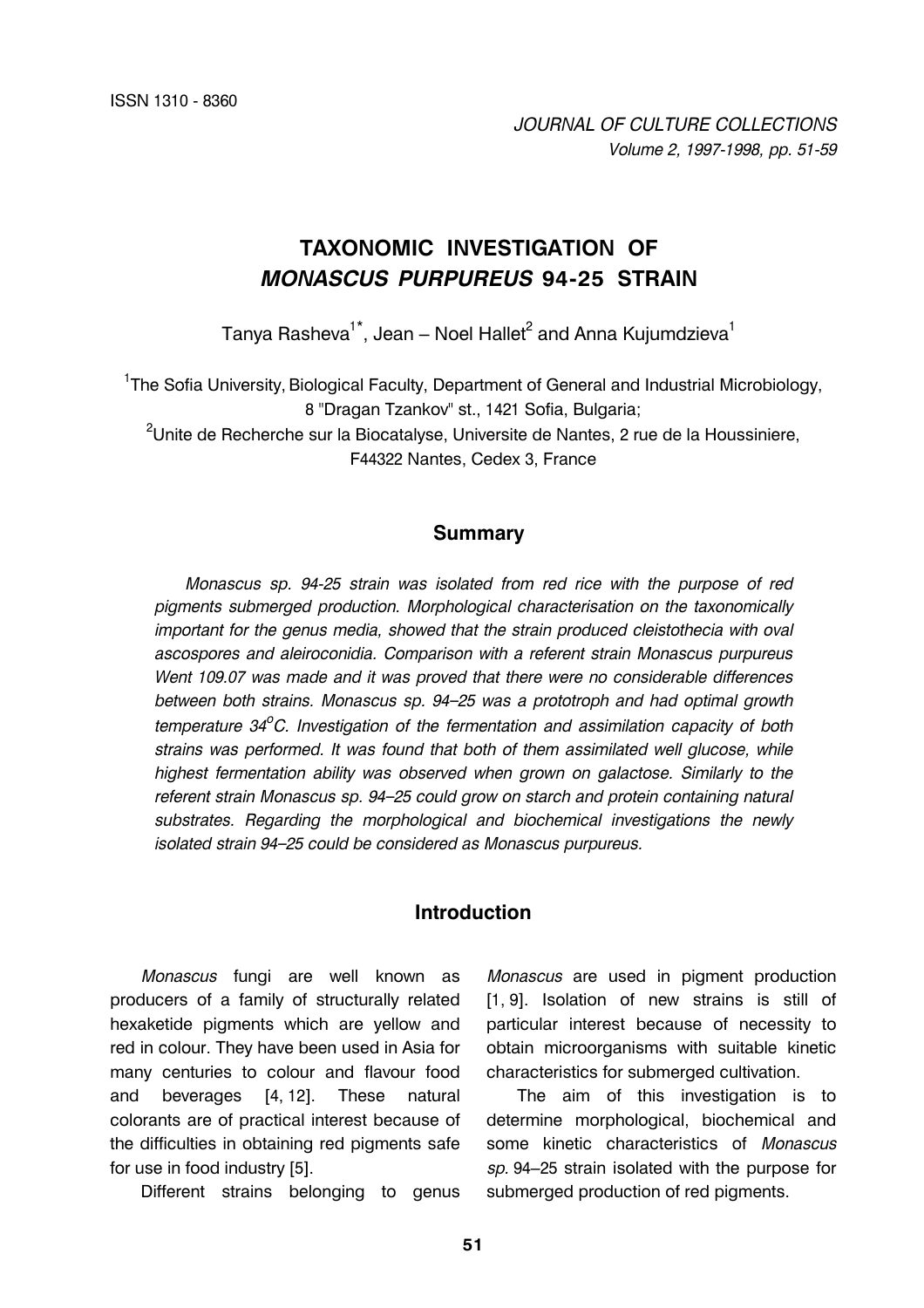# **Materials and Methods**

*Microorganisms*. Wild strain *Monascus sp*. 94-25 was isolated from red rice on MEPAG medium containing (g/l): glucose - 20, peptone - 10, malt extract - 5, agar - 22, pH 6.0 at 30<sup>o</sup>C. As a referent strain *Monascus purpureus* Went CBS 109.07 was used. Both strains were maintained on MEPAG medium.

*Taxonomic investigation*. The experiments were performed following the procedure of Hawksworth and Pitt [2]. Both strains were cultivated on the following culture media:

CYA (Chapek - Yeast Extract Agar) containing  $(q/l)$ : NaNO<sub>3</sub> - 3.0, K<sub>2</sub>HPO<sub>4</sub> - 1.0, KCl - 0.5,  $MqSO_4$ ·7H<sub>2</sub>O - 0.5,  $FeSO_4$ ·7H<sub>2</sub>O - 0.01, sucrose - 30.0, yeast extract - 5.0, agar - 15, pH 6.0.

MEA (Malt Extract Agar) containing (g/l): malt extract - 20, peptone - 1, glucose - 20, agar - 15, pH 6.0.

G25N (25 % Glycerol Nitrate Agar) (g/l):  $NaNO<sub>3</sub> - 3.0$ ,  $K<sub>2</sub>HPO<sub>4</sub> - 1.0$ ,  $KCI - 0.5$ ,  $MqSO_4$ ·7H<sub>2</sub>O - 0.5, FeSO<sub>4</sub>·7H<sub>2</sub>O - 0.01, yeast extract - 5.0, agar - 15, pH 6.0. After agar was dissolved, 250 g glycerol to 750 g medium was added.

All culture media were sterilised at 121 $\rm ^{o}C.$ The cultivation was performed in Petri dishes at  $25^{\circ}$ C for 7 days for all culture media. Additionally cultivation on CYA medium at  $4^{\circ}$ C and 37<sup>o</sup>C was carried out. During the cultivation, morphological and cultural characteristics of both strains were studied.

*Auxotrophy*. The auxotrophy of the wild and the referent strain was studied on Chapec - Dox (CD) medium, containing (g/l): glucose - 30, NaCl - 0.5, MgSO<sub>4</sub>·7H<sub>2</sub>O - 0.5,  $KH_2PO_4$  - 1.0,  $FeSO_4 \cdot 7H_2O$  - 0.01.  $ZnSO<sub>4</sub>·7H<sub>2</sub>O - 0.001$ , pH 6.0. As nitrogen sources NH<sub>4</sub>Cl - 2.5 and NaNO<sub>3</sub> - 3.0  $q/l$  were used. The media were solidified with 22 g/l Difco purified agar. MEPAG medium was used as a control. The cultivation was performed in Petri dishes with 20 ml solid medium at  $30^{\circ}$ C for 7 days.

*Growth temperature*. The growth temperatures were determined on MEPAG medium in the range  $4$  -  $50^{\circ}$ C.

*Assimilation of carbon sources*. The assimilation ability of both strains was studied in submerged cultures, on CD medium with NaNO<sub>3</sub> as nitrogen source and different carbon sources. The cultivation was carried out in 500 ml Erlenmeyer flasks with 100 ml medium, on a rotor shaker at 220 rpm, at  $30^{\circ}$ C for 7 days. The biomass was harvested by filtration, dry weight of the biomass and the residual concentration of sugar were determined. The parameters  $\mu^{\text{av}}$ ,  $\mathsf{q_s}^{\text{av}}$  and Y<sub>x/C</sub> were calculated according to Pirt [7].

*Fermentation of carbon sources***.** The fermentation capacity of both strains was studied on medium containing (g/l): Yeast nitrogen base (YNB, Difco) - 6.7, sugar - 10, pH 6.0. The cultivation was carried out in bottles with a stopper and a needle at  $30^{\circ}$ C for 28 days. The residual sugar content was determined following the method of Somogyi [8]. The ethanol formation was analysed according to the method of Herbert et al. [3].

Cell - free extract was obtained after mechanical disintegration of biomass with silica and phosphate buffer (0.05 M, pH 7.8) in ratio 1:3:1 for 1 hour at  $4^{\circ}$ C. The suspension was centrifuged at 1000 g for 20 min at  $4^{\circ}$ C and stored at  $-20^{\circ}$ C for enzymatic assays.

*Determination of protease activity***.** Investigation of the ability of the strains to assimilate proteins was performed in Erlenmeyer flasks – 500 ml with 100 ml CD medium, containing 1% of casein as a carbon source. The submerged cultivation was carried out on a Rotor shaker at 220 rpm,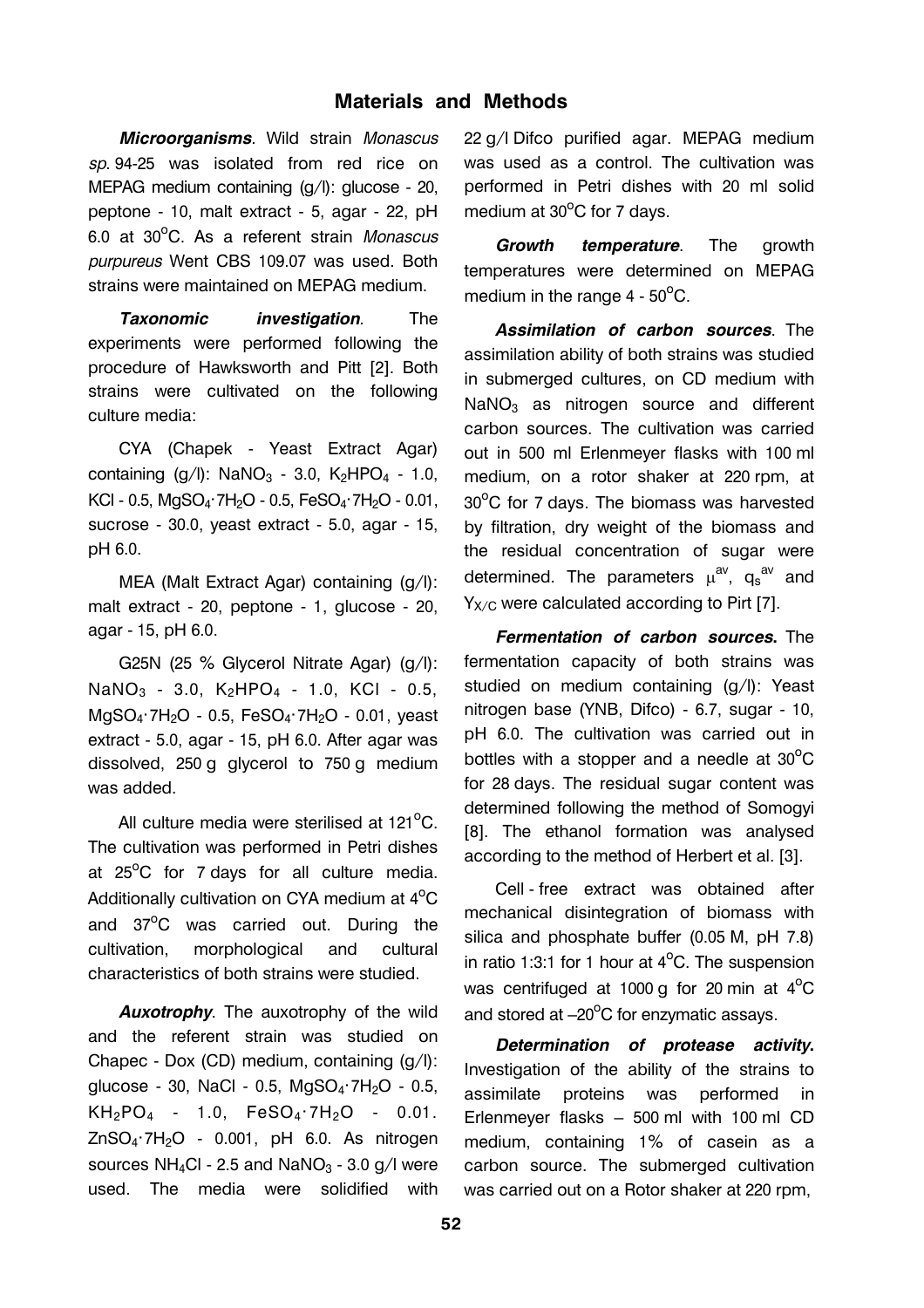at  $28^{\circ}$ C for 7 days. The biomass was harvested by filtration, twice rewashed and stored at  $-20^{\circ}$ C.

The proteolityc activity was determined in the culture filtrate (extracellular) and in the cell free extract of the biomass (intracellular) according to the procedure of Yasuda et al. [11]. Reaction mixture contained 0.6 ml of 1% solution of casein, 0.3 ml of 0.1 M sodium acetate buffer (pH 5.5) and 0.3 ml cell free extract. The mixture was incubated at  $37^{\circ}$ C for 10 min. The reaction was terminated by adding 1.5 ml of 5% trichloracetic acid. The solution was filtered and 0.4 ml 0.5 N Folin reagent was added. After standing at room temperature for 30 min, the absorbency at 750 nm was read and the amount of tyrosine

equivalents was estimated. The amount of protein, which causes release of 1 µmol tyrosine per minute, was defined as one Unit protease activity.

*Determination of glucoamylase activity*. For determination of the glucoamylase activity both strains were cultivated in Erlenmeyer flasks – 500 ml with 100 ml CD medium, containing 1% of starch as a carbon source. The submerged cultivation was carried out on a Rotor shaker at 220 rpm, at 28 $^{\circ}$ C for 7 days. The biomass was harvested by filtration, twice rewashed and stored at  $-20^{\circ}$ C. The glucoamylase activity was determined either in the culture filtrate and in the cell free extract, following the procedure of Yasuda and Kuwae [10].

## **Results and Discussion**

The isolated from red rice strain is studied taxonomically according to the procedure of Hawsworth and Pitt [2]. *M. purpureus* CBS109.07 is used as a referent strain in all experiments. The main morphological and cultural characteristics of the investigated microorganisms are shown in Table 1. There is no significant difference between both strains during cultivation on all taxonomically important media. The newly isolated strain forms oval or pyriform aleiroconidia, single or in a chain up to  $3 - 4$ (Fig. 1).



 Fig.1. Aleiroconidia formation by *M. purpureus* 94-25 strain.

 Perithecia can be observed mainly on CYA and MEA media. The microorganism forms actively anteridia and ascogonia (Fig. 2, A).





Fig. 2. Formation of anteridium and ascogonium (A) and perithecia (B) by *M. purpureus* 94-25 strain.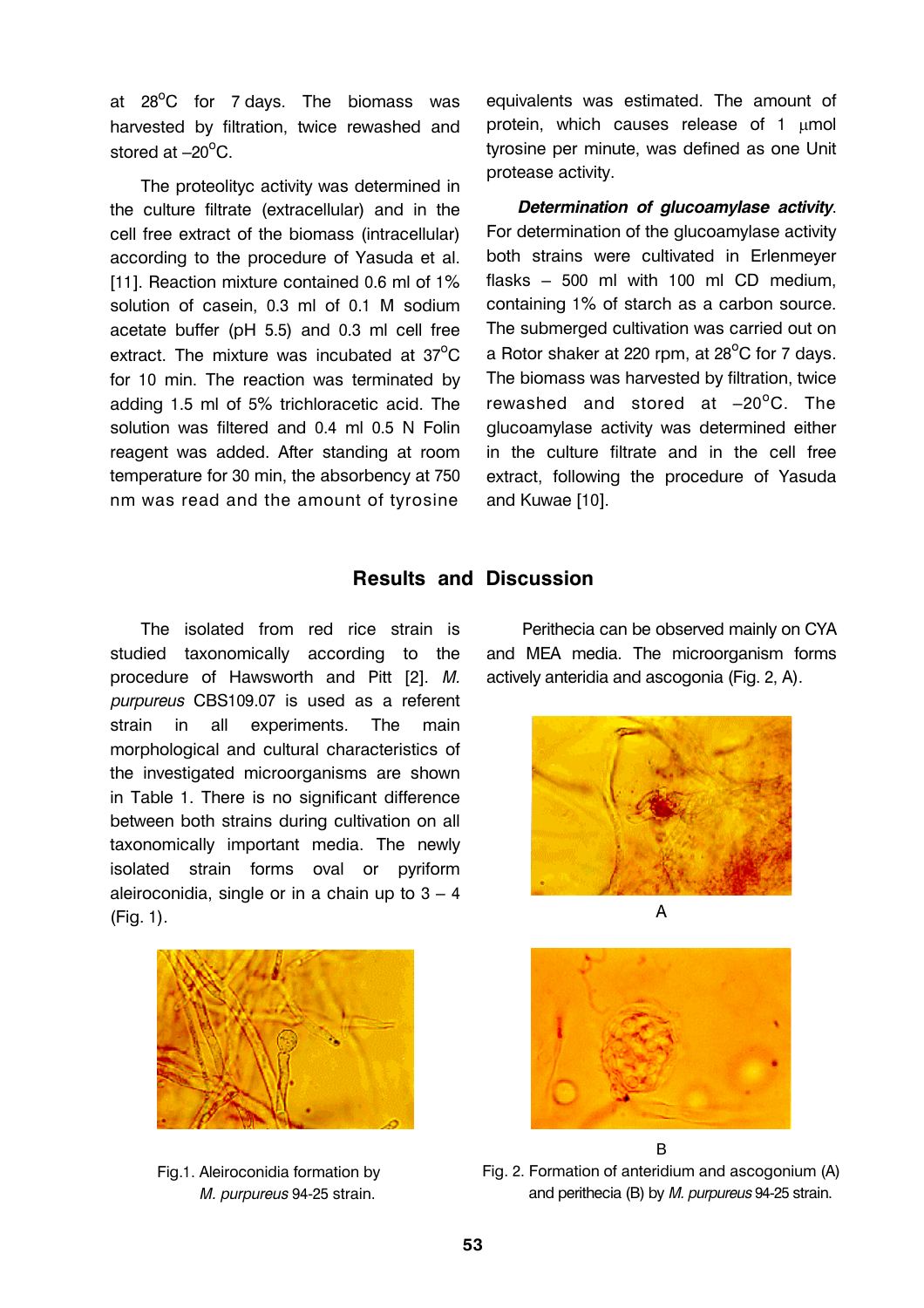|                             |                                                          | Culture media, 7 days of cultivation                  |                       |                           |                |               |                                                                         |                                                                            |                              |                       |
|-----------------------------|----------------------------------------------------------|-------------------------------------------------------|-----------------------|---------------------------|----------------|---------------|-------------------------------------------------------------------------|----------------------------------------------------------------------------|------------------------------|-----------------------|
| Cultural and                |                                                          |                                                       |                       | Chapec Yeast Extract Agar |                |               | Malt Extract Agar                                                       |                                                                            | <b>Glycerol Nitrate Agar</b> |                       |
| morphological<br>characters |                                                          | $25^{\circ}$ C<br>$4^{\circ}$ C<br>$37^{\circ}$ C     |                       |                           | $25^{\circ}$ C |               | $25^{\circ}$ C                                                          |                                                                            |                              |                       |
|                             | CBS 109.07                                               | $94 - 25$                                             | CBS 109.07            | $94 - 25$                 | CBS 109.07     | $94 - 25$     | CBS 109.07                                                              | $94 - 25$                                                                  | CBS 109.07                   | $94 - 25$             |
| <b>CONIDIA</b>              |                                                          |                                                       |                       |                           |                |               |                                                                         |                                                                            |                              |                       |
| Shape                       | Pyriform                                                 | Pyriform                                              | Pyriform              | Pyriform                  |                |               | Pyriform                                                                | Pyriform                                                                   | Oval                         | Oval                  |
| Colour                      | <b>No</b>                                                | <b>No</b>                                             | <b>No</b>             | <b>No</b>                 |                |               | <b>No</b>                                                               | <b>No</b>                                                                  | No                           | <b>No</b>             |
| Type of conidia chain       | Straight                                                 | Straight                                              | Straight              | Straight                  | <b>NO</b>      | <b>NO</b>     | Straight                                                                | Straight                                                                   | Straight                     | Straight              |
| Number of conidia           | $1 - 2$                                                  | $2 - 3$                                               | $\mathbf{1}$          | $\mathbf{1}$              | <b>GROWTH</b>  | <b>GROWTH</b> | $2 - 3$                                                                 | $1 - 3$                                                                    | $1 - 2$                      | $1 - 2$               |
| Size $(\mu m)$              | $10 - 11$                                                | $10 - 11$                                             | $10 - 11$             | $10 - 11$                 |                |               | $10 - 11$                                                               | $10 - 11$                                                                  | $10 - 11$                    | $10 - 11$             |
| Ability to form conidia     | $+$                                                      | $+$                                                   | $\pm$                 | $\ddot{}$                 |                |               | $\qquad \qquad +$                                                       | $+$                                                                        | $^{+}$                       | $+$                   |
| <b>PERITHECIA</b>           |                                                          |                                                       |                       |                           |                |               |                                                                         |                                                                            |                              |                       |
| Shape                       | Globose                                                  | Globose                                               | Globose               | Globose                   |                |               | Globose                                                                 | Globose                                                                    | Globose                      | Globose               |
| Colour                      | No                                                       | No                                                    | No                    | No                        |                |               | No                                                                      | No                                                                         | No                           | No                    |
| Formation capability        | $++++$                                                   | $++++$                                                | $+++++$               | $++++$                    |                |               | $+++++$                                                                 | $++++$                                                                     | $+$                          | $+$                   |
| Diameter (µm)               | $30 - 35$                                                | $30 - 35$                                             | $30 - 35$             | $30 - 35$                 |                |               | $30 - 35$                                                               | $30 - 35$                                                                  | $30 - 35$                    | $30 - 35$             |
| <b>ASCOSPORE</b>            |                                                          |                                                       |                       |                           |                |               |                                                                         |                                                                            |                              |                       |
| Shape                       | Oval                                                     | Oval                                                  | Oval                  | Oval                      |                |               | Oval                                                                    | Oval                                                                       | Oval                         | Oval                  |
| Colour                      | No                                                       | No                                                    | No                    | No                        |                |               | No                                                                      | No                                                                         | No                           | No                    |
| Formation capability        | $++++$                                                   | $++++$                                                | $++++$                | $++++$                    |                |               | $++++$                                                                  | $++++$                                                                     | $++$                         | $+$                   |
| Diameter (µm)               | $4 - 5$                                                  | $4 - 5$                                               | $4 - 5$               | $4 - 5$                   |                |               | $4 - 5$                                                                 | $4 - 5$                                                                    | $4 - 5$                      | $4 - 5$               |
| COLONY                      |                                                          |                                                       |                       |                           |                |               |                                                                         |                                                                            |                              |                       |
| Diameter (mm)               | 19.5                                                     | 18.0                                                  | 40.5                  | 31.0                      |                |               | 20.0                                                                    | 18.0                                                                       | 6.5                          | 5.5                   |
| Colour                      | Orange, white<br>edge                                    | Orange,<br>red center                                 | Red                   | Red, white<br>edge        |                |               | Orange,<br>white edge                                                   | Orange                                                                     | White, red<br>center         | White, red<br>center  |
| Shape                       | Flat                                                     | Flat,<br>slightly<br>raised in<br>the center          | Flat                  | Flat, slightly<br>raised  |                |               | Flat                                                                    | Slightly<br>raised in<br>the center                                        | Flat                         | Flat                  |
| Aerial mycelium             | Av. long,<br>white, orange<br>in the center,<br>abundant | Short.<br>white, red<br>in the<br>center,<br>abundant | Short,<br>white, rare | Long, white,<br>abundant  |                |               | Av. long,<br>orange in the<br>center, white<br>at the edge,<br>abundant | Short, red -<br>orange in the<br>center, white<br>at the edge,<br>abundant | Short,<br>white, rare        | Short,<br>white, rare |
| Exudates                    |                                                          | $\qquad \qquad -$                                     | Red                   | Red                       |                |               | Orange                                                                  | Orange - red                                                               | $\qquad \qquad -$            |                       |

## Table 1. Morphological and cultural characterisation of *M. purpureus* CBS 109.07 and *M. purpureus* 94–25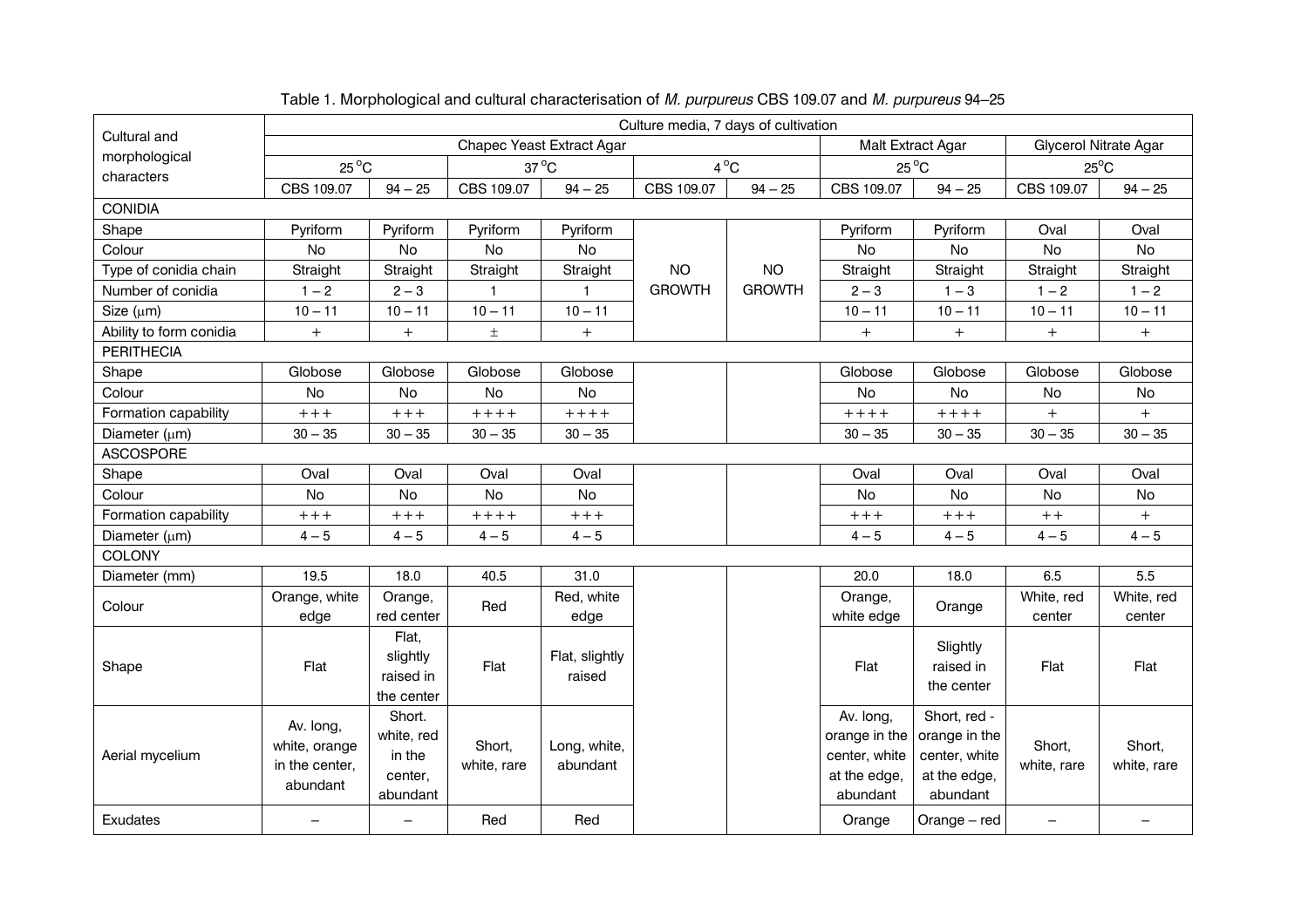In later stage, colourless or lightly coloured in orange cleistothecia with oval ascospores are developed (Fig. 2, B).



Fig. 3. Pigment and lipid drops in mycelium of *M. purpureus* 94-25 strain.

The hyphae are septated,  $2 - 4 \mu m$  width. Some of them are filled up with lipid droplets or pigments (Fig. 3). The colony shape, colour, aerial mycelium and exudate formation between the two strains (Fig. 4) are similar. Determination of optimal growth temperature is done using colony diameter and radial growth rate Kr [7]. Kr is determined in the temperature interval  $4$  -  $50^{\circ}$ C. The fungal growth is recorded by measuring the diameter of the colonies in two directions at right angles and taking the means of at least 6 replicates. The results for the two strains are presented in Table 2.

| Table 2. Radial growth rate of <i>M. purpureus</i> CBS 109.07 and <i>Monascus sp</i> . 94-25 |  |  |  |  |
|----------------------------------------------------------------------------------------------|--|--|--|--|
| on MEPAG medium                                                                              |  |  |  |  |

| Temperature    | Radial Growth Rate - Kr, mm/h |                    |  |  |  |
|----------------|-------------------------------|--------------------|--|--|--|
| (C)            | M. purpureus CBS109.07        | Monascus sp. 94-25 |  |  |  |
| $\overline{4}$ |                               |                    |  |  |  |
| 6              |                               |                    |  |  |  |
| 8              |                               |                    |  |  |  |
| 10             |                               |                    |  |  |  |
| 12             |                               |                    |  |  |  |
| 14             |                               |                    |  |  |  |
| 16             |                               |                    |  |  |  |
| 18             | 0.008                         | 0.029              |  |  |  |
| 20             | 0.026                         | 0.048              |  |  |  |
| 22             | 0.047                         | 0.073              |  |  |  |
| 24             | 0.173                         | 0.188              |  |  |  |
| 26             | 0.205                         | 0.192              |  |  |  |
| 28             | 0.310                         | 0.206              |  |  |  |
| 30             | 0.363                         | 0.303              |  |  |  |
| 32             | 0.406                         | 0.315              |  |  |  |
| 34             | 0.412                         | 0.443              |  |  |  |
| 36             | 0.395                         | 0.432              |  |  |  |
| 38             | 0.356                         | 0.322              |  |  |  |
| 40             | 0.266                         | 0.249              |  |  |  |
| 42             | 0.289                         | 0.266              |  |  |  |
| 44             | 0.154                         | 0.175              |  |  |  |
| 46             | 0.062                         | 0.092              |  |  |  |
| 48             |                               |                    |  |  |  |
| 50             |                               |                    |  |  |  |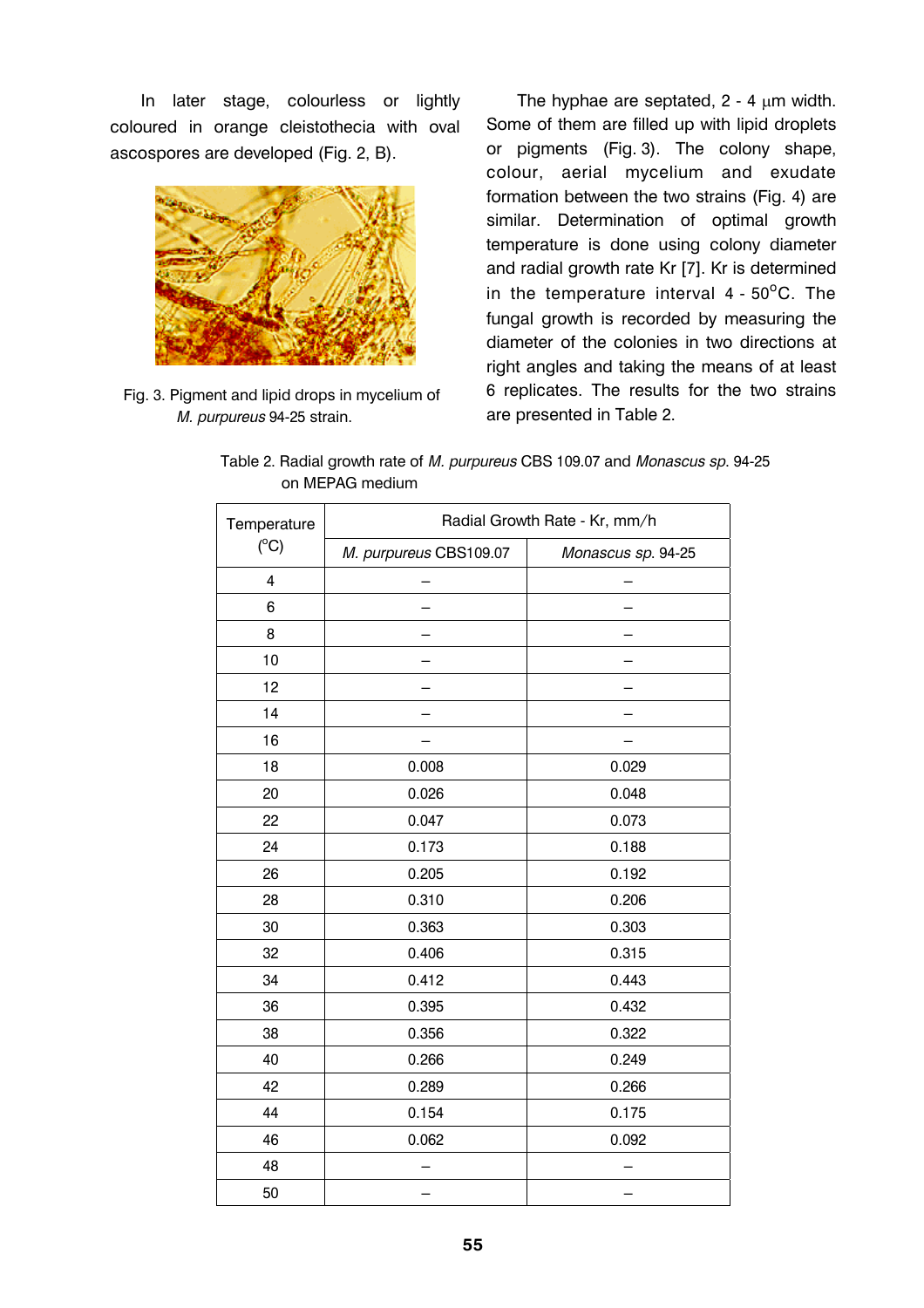



**B** 

 Fig. 4. Colonies of *M. purpureus* 94-25 (A) and *M. purpureus* CBS 109.07 (B).

There is no significant difference in the values of Kr between both strains at one and

the same temperature conditions. In accordance with this investigation, the minimal, optimal and maximal growth temperatures are determined (Table 3). These results indicate that *M. purpureus* CBS109.07 and the newly isolated strain grow up to a temperature of  $46^{\circ}$ C and can be refereed as thermotolerant ones.

A study of the strains growth requirements is also made*. M. purpureus* CBS109.07 and the newly isolated strain are cultivated on minimal (CDA) nutrient media with two different nitrogen sources (ammonium and nitrate) and a rich (MEPAG) one. The growth is estimated by measuring Kr values within three seven-days passages (Table 4). Kr is used as a parameter for a comparison between the nutrient requirements of the strains during the above mentioned conditions. The obtained results indicate that there is no significant difference between both strains on CDA medium with NH4Cl.

Table 3. Growth temperatures of *M. purpureus* CBS 109.07 and *Monascus sp*. 94-25.

| Temperature, <sup>o</sup> C | M. purpureus CBS109.07 | Monascus sp. 94-25 |
|-----------------------------|------------------------|--------------------|
| maximal                     | 18                     | 18                 |
| minimal                     | 46                     | 46                 |
| optimal                     | 34                     | 34                 |

|  |  |  | Table 4. Growth of M. purpureus CBS 109.07 and Monascus sp. 94-25 on minimal and rich media. |
|--|--|--|----------------------------------------------------------------------------------------------|
|  |  |  |                                                                                              |
|  |  |  |                                                                                              |

| Strain                     | Passage | Colony radial growth rate - Kr, mm/h |                   |              |  |  |
|----------------------------|---------|--------------------------------------|-------------------|--------------|--|--|
|                            |         | $NH_4Cl$                             | NaNO <sub>3</sub> | <b>MEPAG</b> |  |  |
|                            |         | 0.190                                | 0.107             | 0.178        |  |  |
| M. purpureus<br>CBS 109.07 | II      | 0.189                                | 0.111             | 0.1875       |  |  |
|                            | Ш       | 0.182                                | 0.113             | 0.244        |  |  |
|                            |         | 0.125                                | 0.227             | 0.230        |  |  |
| Monascus sp.<br>94-25      | Ш       | 0.136                                | 0.223             | 0.248        |  |  |
|                            | Ш       | 0.185                                | 0.218             | 0.287        |  |  |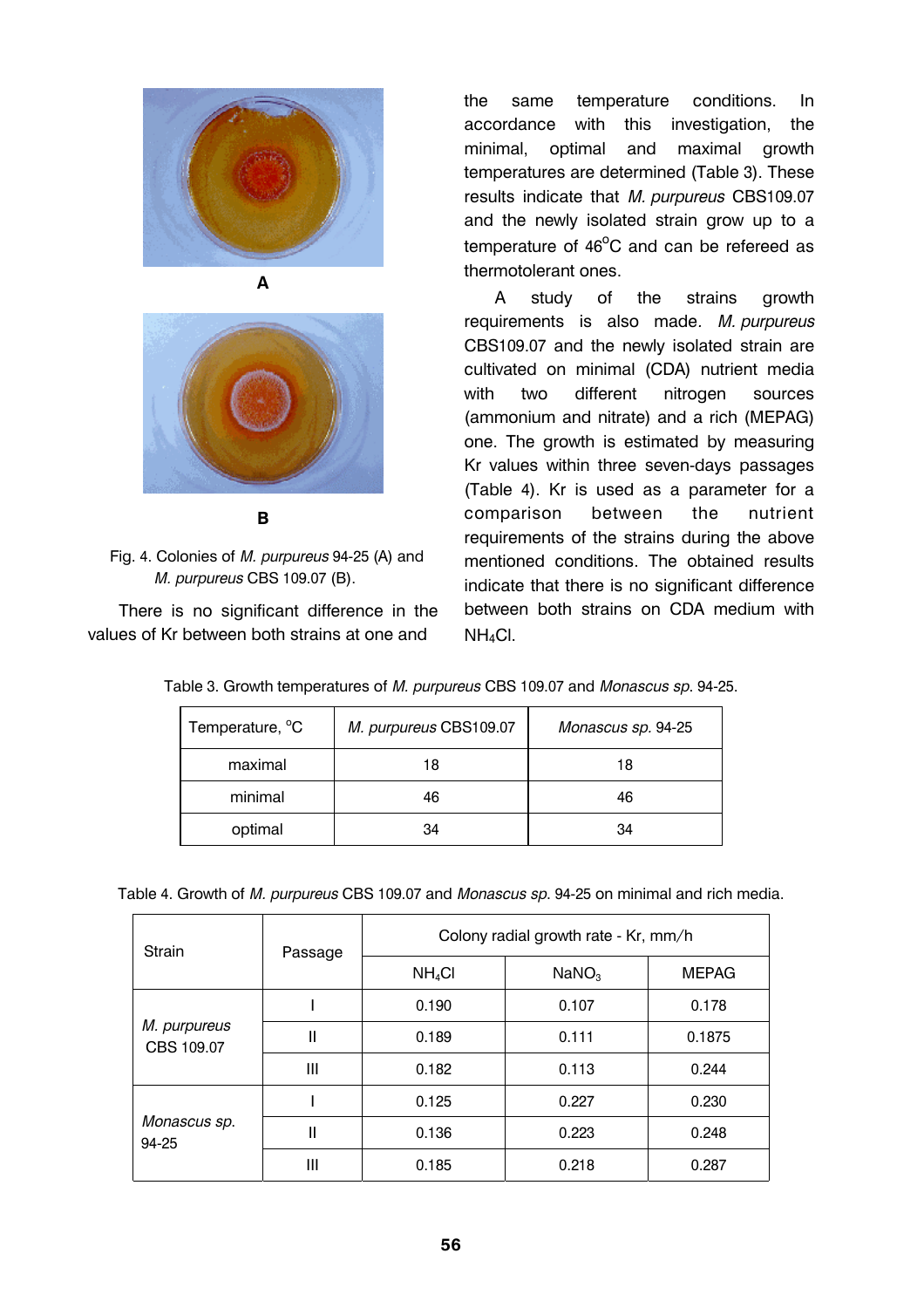Nearly twice higher Kr is measured during cultivation of the newly isolated strain on medium with  $NaN<sub>3</sub>$ . The same difference is observed also during cultivation on MEPAG medium. All these findings indicate that the newly isolated strain possess higher growth capacity on medium with nitrate as nitrogen source.

In order to investigate the capability for utilisation of different carbon sources a number of carbon substrates are tested. The results are shown in Table 5. Using different growth characteristics ( $Y_{X/S}$ ,  $q_s$  and  $\mu^{av}$ ), the efficiency of the utilisation of these carbon sources is estimated. Both strains assimilate relatively well glucose  $(Y_{X/S}$  is about 0.21 - 0.24) and possess close values of  $q_s$  and  $\mu^{av}$ . Concerning other tested carbon sources, these parameters show slow growth and utilisation.

| <b>Strain</b>             | Carbon source | $Y_{X/C}$ | $q_s^{av}$ | $\mu^\text{av}$ |
|---------------------------|---------------|-----------|------------|-----------------|
|                           | Glucose       | 0.216     | 0.045      | 0.044           |
| M. purpureus<br>CBS109.07 | Lactose       | 0.114     | 0.018      | 0.009           |
|                           | Maltose       | 0.164     | 0.036      | 0.034           |
|                           | Sucrose       | 0.198     | 0.039      | 0.027           |
|                           | Raffinose     | 0.121     | 0.025      | 0.012           |
|                           | Glucose       | 0.237     | 0.049      | 0.048           |
| Monascus sp.<br>94-25     | Lactose       | 0.105     | 0.035      | 0.033           |
|                           | Maltose       | 0.158     | 0.038      | 0.036           |
|                           | Sucrose       | 0.195     | 0.041      | 0.026           |
|                           | Raffinose     | 0.126     | 0.028      | 0.011           |

| Table 5. Assimilation of carbon sources M. purpureus CBS 109.07 and Monascus sp. 94-25. |
|-----------------------------------------------------------------------------------------|
|-----------------------------------------------------------------------------------------|

The fermentation capability of both strains is also studied (Table 6). Significant ethanol production during fermentation of

glucose, galactose and maltose is observed. The higher capacity for ethanol formation is obtained with galactose as a carbon source.

Table 6. Fermentation of carbon sources by *M.purpureus* CBS 109.07 and *Monascus sp*. 94-25

| Strain                                             | Carbon source | $Y_{X/S}$ | $Y_{Et/C}$ |
|----------------------------------------------------|---------------|-----------|------------|
| M. purpureus<br>CBS109.07<br>Monascus sp.<br>94-25 | Glucose       | 0.176     | 0.196      |
|                                                    | Galactose     | 0.101     | 0.154      |
|                                                    | Maltose       | 0.189     | 0.179      |
|                                                    | Sucrose       | 0.148     | 0.079      |
|                                                    | Lactose       | 0.115     | 0.006      |
|                                                    | Glucose       | 0.184     | 0.203      |
|                                                    | Galactose     | 0.091     | 0.183      |
|                                                    | Maltose       | 0.199     | 0.173      |
|                                                    | Sucrose       | 0.145     | 0.083      |
|                                                    | Lactose       | 0.113     | 0.007      |